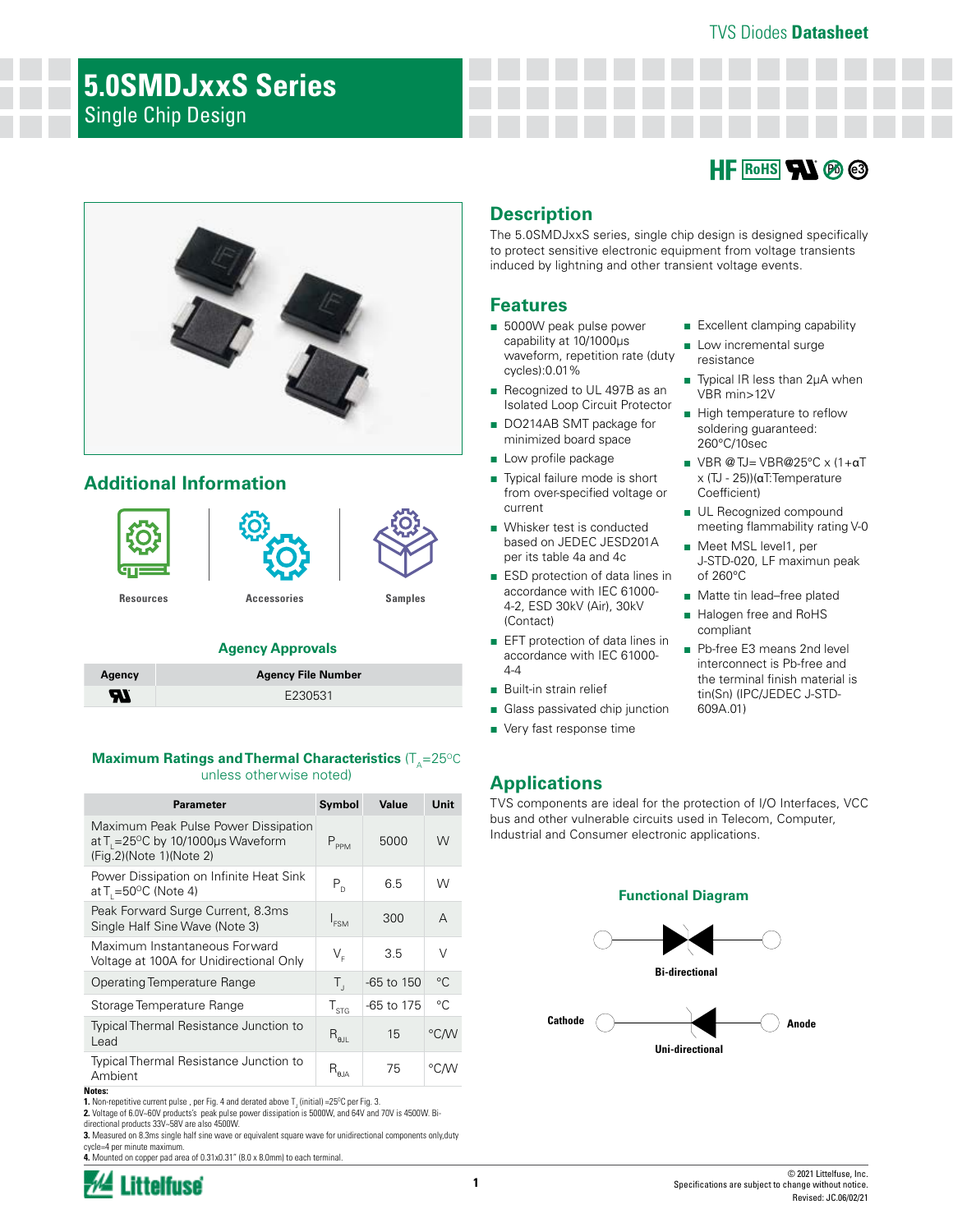# **5.0SMDJxxS Series** Single Chip Design

| Part<br><b>Number</b><br>(Uni) | Part<br>Number<br>(B <sub>i</sub> )  | <b>Marking</b>           |                          | Break-<br>down<br><b>Reverse</b><br>Voltage<br>Stand<br>$V_{BR}$<br>off<br>(Volts)<br>Voltage<br>$@I_{r}$<br>$\mathbf{V}_{\textrm{\tiny R}}$ |             | <b>Test</b><br>Cur-<br>rent<br>ι, | Maximum<br>Clamping<br><b>Voltage VC</b><br>$@I_{\mathsf{pp}}$<br>$(10/1000 \mu s)$ | Maximum<br><b>Peak Pulse</b><br>Current I <sub>PP</sub><br>(10/1000µs) | Maxi-<br>mum<br>Clamp-<br>ing<br><b>Voltage</b><br>$V_c$ | Maxi-<br>mum<br>Peak<br><b>Pulse</b><br><b>Current</b><br>l <sub>pp</sub> | Maxi-<br>mum<br>Re-<br>verse<br>Leak-<br>age | Maxi-<br>mum<br>Tem-<br>pera-<br>ture<br>coef- | Agency<br>Ap-<br>proval           |                           |
|--------------------------------|--------------------------------------|--------------------------|--------------------------|----------------------------------------------------------------------------------------------------------------------------------------------|-------------|-----------------------------------|-------------------------------------------------------------------------------------|------------------------------------------------------------------------|----------------------------------------------------------|---------------------------------------------------------------------------|----------------------------------------------|------------------------------------------------|-----------------------------------|---------------------------|
|                                |                                      | UNI                      | BI                       | (Volts)                                                                                                                                      |             | Min Max                           | (mA)                                                                                | (V)                                                                    | (A)                                                      | $@{\mathsf{I}_{\mathsf{PP}}}$<br>$(8/20 \mu s)$<br>(V)                    | $(8/20 \mu s)$<br>(A)                        | $I_R @ V_R$<br>(μA)                            | ficient<br>of $V_{BR}$<br>(% / C) | <b>RL</b>                 |
|                                | 5.0SMDJ6.0AS 5.0SMDJ6.0CAS 5PAB 5BAB |                          |                          | 6.0                                                                                                                                          | 6.67 7.37   |                                   | 10 <sup>°</sup>                                                                     | 10.3                                                                   | 485.4                                                    | 13.3                                                                      | 2669.7                                       | 800.0                                          | 0.046                             | X                         |
|                                | 5.0SMDJ6.5AS 5.0SMDJ6.5CAS 5PAE 5BAE |                          |                          | 6.5                                                                                                                                          |             | 7.22 7.98                         | 10                                                                                  | 11.2                                                                   | 446.4                                                    | 14.5                                                                      | 2455.2                                       | 500.0                                          | 0.052                             | Χ                         |
|                                | 5.0SMDJ7.0AS 5.0SMDJ7.0CAS 5PAF 5BAF |                          |                          | 7.0                                                                                                                                          |             | 7.78 8.60                         | 10                                                                                  | 12.0                                                                   | 416.7                                                    | 15.5                                                                      | 2291.9                                       | 200.0                                          | 0.058                             | $\times$                  |
|                                | 5.0SMDJ7.5AS 5.0SMDJ7.5CAS 5PAG 5BAG |                          |                          | 7.5                                                                                                                                          | 8.33 9.21   |                                   | 1                                                                                   | 12.9                                                                   | 387.6                                                    | 16.7                                                                      | 2131.8                                       | 100.0                                          | 0.061                             | Χ                         |
|                                | 5.0SMDJ8.0AS 5.0SMDJ8.0CAS 5PAK 5BAK |                          |                          | 8.0                                                                                                                                          |             | 8.89 9.83                         | $\mathbf{1}$                                                                        | 13.6                                                                   | 367.6                                                    | 17.6                                                                      | 2021.8                                       | 50.0                                           | 0.064                             | $\times$                  |
|                                | 5.0SMDJ8.5AS 5.0SMDJ8.5CAS 5PAM 5BAM |                          |                          | 8.5                                                                                                                                          | 9.44 10.4   |                                   | $\mathbf{1}$                                                                        | 14.4                                                                   | 347.2                                                    | 18.6                                                                      | 1909.6                                       | 20.0                                           | 0.066                             | X                         |
|                                | 5.0SMDJ9.0AS 5.0SMDJ9.0CAS 5PAP 5BAP |                          |                          | 9.0                                                                                                                                          | $10.0$ 11.1 |                                   | $\mathbf{1}$                                                                        | 15.4                                                                   | 324.7                                                    | 19.9                                                                      | 1785.9                                       | 10.0                                           | 0.069                             | $\mathsf X$               |
| 5.0SMDJ10AS                    | 5.0SMDJ10CAS 5PAR 5BAR               |                          |                          | 10.0                                                                                                                                         |             | $11.1$ 12.3                       | $\mathbf{1}$                                                                        | 17.0                                                                   | 294.1                                                    | 22.0                                                                      | 1617.6                                       | 5.0                                            | 0.071                             | Χ                         |
| 5.0SMDJ11AS                    | 5.0SMDJ11CAS 5PAT 5BAT               |                          |                          | 11.0                                                                                                                                         |             | 12.2 13.5                         | $\mathbf{1}$                                                                        | 18.2                                                                   | 274.7                                                    | 23.5                                                                      | 1510.9                                       | 2.0                                            | 0.074                             | $\times$                  |
| 5.0SMDJ12AS                    | 5.0SMDJ12CAS 5PAV 5BAV               |                          |                          | 12.0                                                                                                                                         |             | 13.3 14.7                         | $\mathbf{1}$                                                                        | 19.9                                                                   | 251.3                                                    | 25.7                                                                      | 1382.2                                       | 2.0                                            | 0.075                             | X                         |
| 5.0SMDJ13AS                    | 5.0SMDJ13CAS 5PAX 5BAX               |                          |                          | 13.0                                                                                                                                         |             | 14.4 15.9                         | $\mathbf{1}$                                                                        | 21.5                                                                   | 232.6                                                    | 27.8                                                                      | 1279.3                                       | 2.0                                            | 0.076                             | $\mathsf X$               |
| 5.0SMDJ14AS                    | 5.0SMDJ14CAS 5PAZ 5BAZ               |                          |                          | 14.0                                                                                                                                         |             | 15.6 17.2                         | $\mathbf{1}$                                                                        | 23.2                                                                   | 215.5                                                    | 30.0                                                                      | 1185.3                                       | 2.0                                            | 0.080                             | X                         |
| 5.0SMDJ15AS                    | 5.0SMDJ15CAS 5PBE 5BBE               |                          |                          | 15.0                                                                                                                                         |             | 16.7 18.5                         | $\mathbf{1}$                                                                        | 24.4                                                                   | 204.9                                                    | 31.5                                                                      | 1127.0                                       | 2.0                                            | 0.083                             | $\mathsf X$               |
| 5.0SMDJ16AS                    | 5.0SMDJ16CAS 5PBG 5BBG               |                          |                          | 16.0                                                                                                                                         |             | 17.8 19.7                         | 1                                                                                   | 26.0                                                                   | 192.3                                                    | 33.6                                                                      | 1057.7                                       | 2.0                                            | 0.084                             | Χ                         |
| 5.0SMDJ17AS                    | 5.0SMDJ17CAS 5PBK 5BBK               |                          |                          | 17.0                                                                                                                                         |             | 18.9 20.9                         | $\mathbf{1}$                                                                        | 27.6                                                                   | 181.2                                                    | 35.7                                                                      | 996.6                                        | 2.0                                            | 0.085                             | $\times$                  |
| 5.0SMDJ18AS                    | 5.0SMDJ18CAS 5PBM5BBM                |                          |                          | 18.0                                                                                                                                         | 20.0 22.1   |                                   | 1                                                                                   | 29.2                                                                   | 171.2                                                    | 37.7                                                                      | 941.6                                        | 2.0                                            | 0.088                             | X                         |
| 5.0SMDJ20AS                    | 5.0SMDJ20CAS 5PBP 5BBP               |                          |                          | 20.0                                                                                                                                         |             | 22.2 24.5                         | $\mathbf{1}$                                                                        | 32.4                                                                   | 154.3                                                    | 41.9                                                                      | 848.7                                        | 2.0                                            | 0.091                             | $\times$                  |
| 5.0SMDJ22AS                    | 5.0SMDJ22CAS 5PBR 5BBR               |                          |                          | 22.0                                                                                                                                         |             | 24.4 26.9                         | 1                                                                                   | 35.5                                                                   | 140.8                                                    | 45.9                                                                      | 774.4                                        | 2.0                                            | 0.092                             | X                         |
| 5.0SMDJ24AS                    | 5.0SMDJ24CAS 5PBT 5BBT               |                          |                          | 24.0                                                                                                                                         |             | 26.7 29.5                         | $\mathbf{1}$                                                                        | 38.9                                                                   | 128.5                                                    | 50.3                                                                      | 706.8                                        | 2.0                                            | 0.092                             | $\boldsymbol{\mathsf{X}}$ |
| 5.0SMDJ26AS                    | 5.0SMDJ26CAS 5PBV 5BBV               |                          |                          | 26.0                                                                                                                                         | 28.9 31.9   |                                   | 1                                                                                   | 42.1                                                                   | 118.8                                                    | 54.4                                                                      | 653.4                                        | 2.0                                            | 0.093                             | X                         |
| 5.0SMDJ28AS                    | 5.0SMDJ28CAS 5PBX 5BBX               |                          |                          | 28.0                                                                                                                                         |             | 31.1 34.4                         | $\mathbf{1}$                                                                        | 45.4                                                                   | 110.1                                                    | 58.7                                                                      | 605.6                                        | 2.0                                            | 0.094                             | $\times$                  |
| 5.0SMDJ30AS                    | 5.0SMDJ30CAS 5PBZ 5BBZ               |                          |                          | 30.0                                                                                                                                         |             | 33.3 36.8                         | $\mathbf{1}$                                                                        | 48.4                                                                   | 103.3                                                    | 62.5                                                                      | 568.2                                        | 2.0                                            | 0.096                             | X                         |
| 5.0SMDJ33AS                    | $\overline{\phantom{a}}$             | 5PCB                     | $\overline{\phantom{a}}$ | 33.0                                                                                                                                         |             | 36.7 40.6                         | $\mathbf{1}$                                                                        | 53.3                                                                   | 93.9                                                     | 68.9                                                                      | 516.5                                        | 2.0                                            | 0.097                             | $\times$                  |
| $\overline{\phantom{a}}$       | 5.0SMDJ33CAS                         | $\overline{\phantom{a}}$ | 5BCB                     | 33.0                                                                                                                                         |             | 36.7 40.6                         | $\mathbf{1}$                                                                        | 53.3                                                                   | 84.4                                                     | 68.9                                                                      | 516.5                                        | 2.0                                            | 0.097                             | X                         |
| 5.0SMDJ36AS                    | $\blacksquare$                       | 5PCE                     | $\overline{\phantom{a}}$ | 36.0                                                                                                                                         |             | 40.0 44.2                         | $\mathbf{1}$                                                                        | 58.1                                                                   | 86.1                                                     | 75.1                                                                      | 430.5                                        | 2.0                                            | 0.098                             | $\mathsf X$               |
|                                | 5.0SMDJ36CAS                         | $\overline{a}$           | 5BCE                     | 36.0                                                                                                                                         |             | 40.0 44.2                         | 1                                                                                   | 58.1                                                                   | 77.5                                                     | 75.1                                                                      | 430.5                                        | 2.0                                            | 0.098                             | Χ                         |
| 5.0SMDJ40AS                    | $\overline{\phantom{a}}$             | 5PCF                     | $\overline{\phantom{a}}$ | 40.0                                                                                                                                         | 44.4 49.1   |                                   | $\mathbf{1}$                                                                        | 64.5                                                                   | 77.6                                                     | 83.3                                                                      | 388.0                                        | 2.0                                            | 0.099                             | $\times$                  |
|                                | 5.0SMDJ40CAS                         | $\overline{a}$           | 5BCF                     | 40.0                                                                                                                                         | 44.4 49.1   |                                   | 1                                                                                   | 64.5                                                                   | 69.8                                                     | 83.3                                                                      | 388.0                                        | 2.0                                            | 0.099                             | Χ<br>$\times$             |
| 5.0SMDJ43AS                    | 5.0SMDJ43CAS                         | 5PCG                     | $\overline{\phantom{a}}$ | 43.0                                                                                                                                         |             | 47.8 52.8                         | $\mathbf{1}$                                                                        | 69.4                                                                   | 72.1                                                     | 89.7                                                                      | 360.5<br>360.5                               | 2.0                                            | 0.100                             | X                         |
|                                |                                      | $\overline{a}$<br>5PCK   | 5BCG                     | 43.0<br>45.0                                                                                                                                 |             | 47.8 52.8<br>50.0 55.3            | 1<br>$\mathbf{1}$                                                                   | 69.4<br>72.7                                                           | 64.8<br>68.8                                             | 89.7<br>93.9                                                              |                                              | 2.0                                            | 0.100<br>0.101                    | $\mathsf X$               |
| 5.0SMDJ45AS                    | 5.0SMDJ45CAS                         | $\overline{\phantom{a}}$ | 5BCK                     | 45.0                                                                                                                                         |             | 50.0 55.3                         | $\mathbf{1}$                                                                        | 72.7                                                                   | 61.9                                                     | 93.9                                                                      | 344.0<br>344.0                               | 2.0<br>2.0                                     | 0.101                             | $\boldsymbol{\times}$     |
| 5.0SMDJ48AS                    | $-$ 5PCM $-$                         |                          |                          | 48.0 53.3 58.9                                                                                                                               |             |                                   |                                                                                     | 77.4                                                                   | 64.7                                                     | 100.0                                                                     | 323.5                                        | $2.0\,$                                        | 0.101                             | $\mathsf X$               |
| and the state of the           | 5.0SMDJ48CAS - 5BCM 48.0             |                          |                          |                                                                                                                                              |             | 53.3 58.9                         | $\overline{1}$                                                                      | 77.4                                                                   | 58.1                                                     | 100.0                                                                     | 323.5                                        | 2.0                                            | 0.101                             | X                         |
| 5.0SMDJ51AS                    | <b>Contract Contract</b>             | $5PCP$ -                 |                          | 51.0                                                                                                                                         |             | 56.7 62.7                         | $\overline{1}$                                                                      | 82.4                                                                   | 60.7                                                     | 106.5                                                                     | 303.5                                        | 2.0                                            | 0.101                             | X                         |
| $\sim 10^{-10}$ m $^{-1}$      | $5.0$ SMDJ51CAS $\sim$               |                          | 5BCP                     | 51.0                                                                                                                                         |             | 56.7 62.7                         | $\mathbf{1}$                                                                        | 82.4                                                                   | 54.6                                                     | 106.5                                                                     | 303.5                                        | 2.0                                            | 0.101                             | Χ                         |
| 5.0SMDJ54AS                    | <b>Contractor</b>                    | $5PCR$ -                 |                          | 54.0                                                                                                                                         |             | 60.0 66.3                         | $\overline{1}$                                                                      | 87.1                                                                   | 57.5                                                     | 112.5                                                                     | 287.5                                        | 2.0                                            | 0.102                             | X                         |
| <b>Contractor</b>              | $5.0$ SMDJ54CAS -                    |                          | 5BCR                     | 54.0                                                                                                                                         |             | 60.0 66.3                         | $\mathbf{1}$                                                                        | 87.1                                                                   | 51.7                                                     | 112.5                                                                     | 287.5                                        | 2.0                                            | 0.102                             | Χ                         |
| 5.0SMDJ58AS                    | $\sim 100$ km s $^{-1}$              | 5PCT                     | $\sim$ $\sim$            | 58.0                                                                                                                                         |             | 64.4 71.2                         | $\mathbf{1}$                                                                        | 93.6                                                                   | 53.5                                                     | 120.9                                                                     | 267.5                                        | 2.0                                            | 0.103                             | X                         |
| $\omega_{\rm{max}}$            | 5.0SMDJ58CAS -                       |                          | 5BCT                     | 58.0                                                                                                                                         |             | 64.4 71.2                         | $\mathbf{1}$                                                                        | 93.6                                                                   | 48.1                                                     | 120.9                                                                     | 267.5                                        | 2.0                                            | 0.103                             | X                         |
| 5.0SMDJ60AS                    | $\sim$                               | 5PCV                     | $\sim$ $-$               | 60.0                                                                                                                                         |             | 66.7 73.7                         | $\overline{1}$                                                                      | 96.8                                                                   | 51.7                                                     | 125.1                                                                     | 258.5                                        | 2.0                                            | 0.103                             | X                         |
| 5.0SMDJ64AS                    | $\sim$                               | 5PCX                     | $\overline{\phantom{a}}$ | 64.0                                                                                                                                         |             | 71.1 78.6                         | $\mathbf{1}$                                                                        | 103.0                                                                  | 43.7                                                     | 133.1                                                                     | 243.0                                        | 2.0                                            | 0.104                             | Χ                         |
| 5.0SMDJ70AS                    | $\sim$                               | 5PCZ                     | $\overline{\phantom{a}}$ | 70.0                                                                                                                                         |             | 77.8 86.0                         | $\overline{1}$                                                                      | 113.0                                                                  | 39.9                                                     | 146.0                                                                     | 221.5                                        | 2.0                                            | 0.105                             | $\mathsf X$               |
|                                |                                      |                          |                          |                                                                                                                                              |             |                                   |                                                                                     |                                                                        |                                                          |                                                                           |                                              |                                                |                                   |                           |

### **Electrical Characteristics** (T<sub>A</sub>=25°C unless otherwise noted)

For bidirectional type having V<sub>R</sub> of 10 volts and less, the I<sub>R</sub> limit is double.

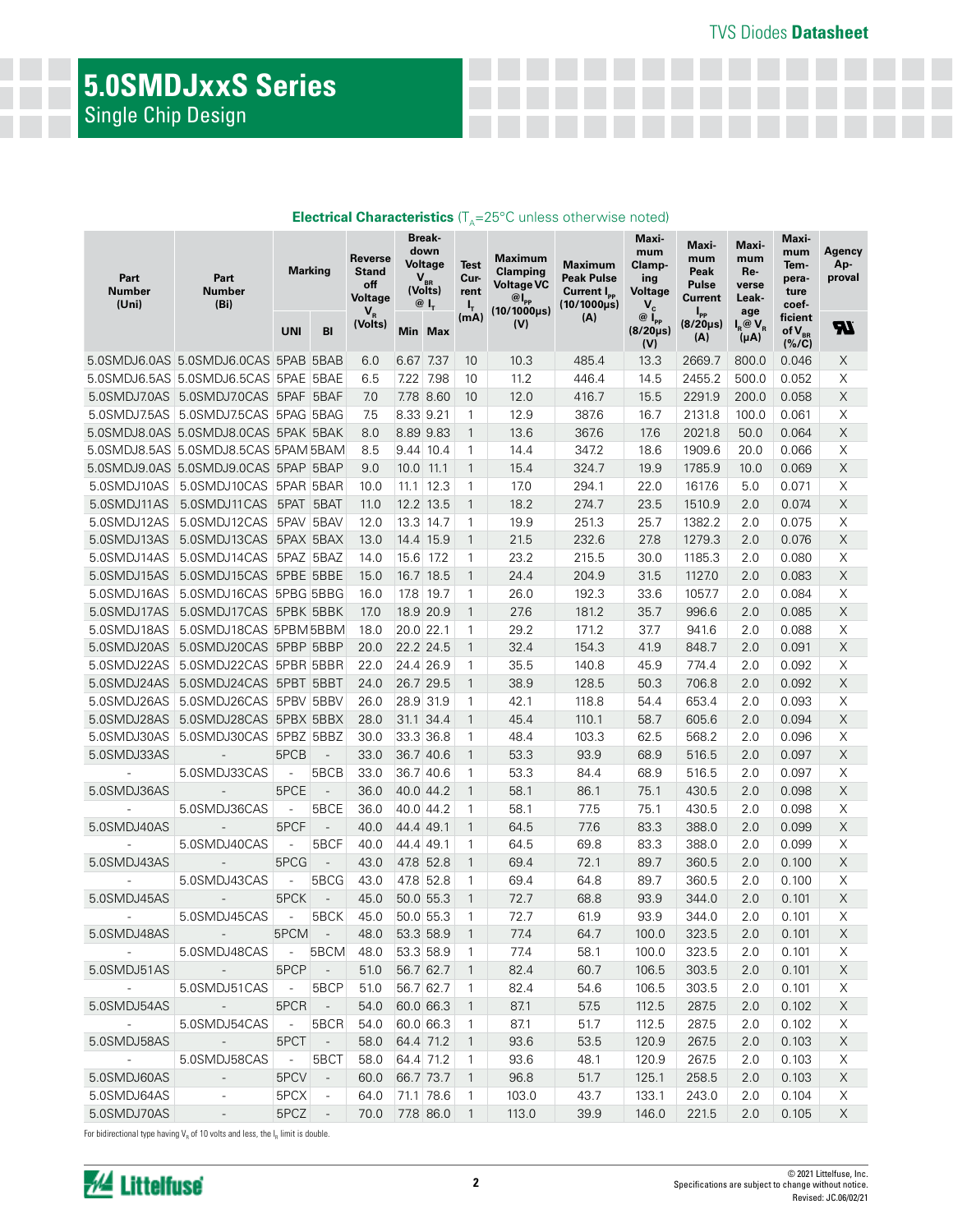#### TVS Diodes **Datasheet**

# **5.0SMDJxxS Series** Single Chip Design

#### **I-V Curve Characteristics**





- 
- **P<sub>PPM</sub> Peak Pulse Power Dissipation** Max power dissipation<br>V<sub>B</sub> Stand-off Voltage Maximum voltage that can be appl
- **V<sub>R</sub>** Stand-off Voltage -- Maximum voltage that can be applied to the TVS without operation  $V_{\text{BR}}$  Breakdown Voltage -- Maximum voltage that flows though the TVS at a specified test c  $\bm V_{_{\sf BR}}$  **Breakdown Voltage** -- Maximum voltage that flows though the TVS at a specified test current (I<sub>T</sub>)
- $V_c^{\prime\prime}$  **Clamping Voltage** -- Peak voltage measured across the TVS at a specified Ippm (peak impulse current)
- $\int_{\mathbf{r}}^{\mathbf{r}}$ **Reverse Leakage Current** -- Current measured at V<sub>p</sub>
- **Forward Voltage Drop for Uni-directional**

# **Ratings and Characteristic Curves** ( $T_A$ = 25°C unless otherwise noted)



**Figure 2:**  Peak Pulse Power Rating

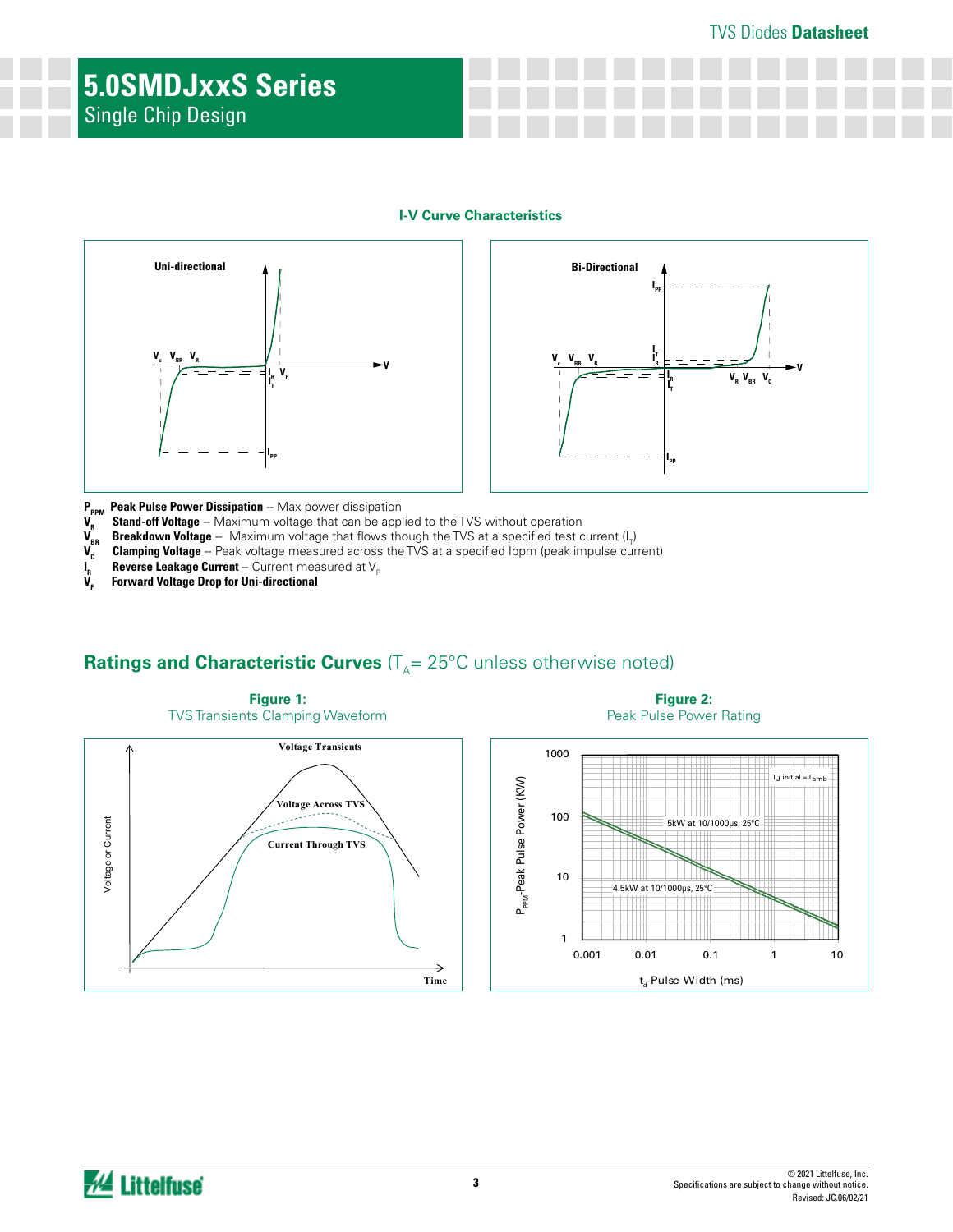# **5.0SMDJxxS Series** Single Chip Design



**Figure 3:** 

**Figure 5:** Typical Junction Capacitance



**Figure 7:** Maximum Non-Repetitive Peak Forward Surge Current Uni-Directional Only



**Figure 8:** Peak Forward Voltage Drop vs Peak Forward Current (Typical Values)



**Figure 6:** Typical Transient Thermal Impedance

t-Time (ms)

 $1$ PPM  $\left(\frac{1_{PPM}}{2}\right)$ 

Half Value

**Figure 4:** Pulse Waveform

1.0 2.0 3.0 4.0

10/1000µsec. Waveform as defined by R.E.A

TJ=25°C Pulse Width(td) is defined as the point where the peak current decays to 50% of IPPM

I<sub>PPM</sub>- Peak Pulse Current, % I<sub>RSM</sub>

<sub>PPM</sub>-Peak Pulse Current, % I<sub>RSM</sub>

50

100

150

tr=10µsec

Peak Value IPPM

0 0

td

÷

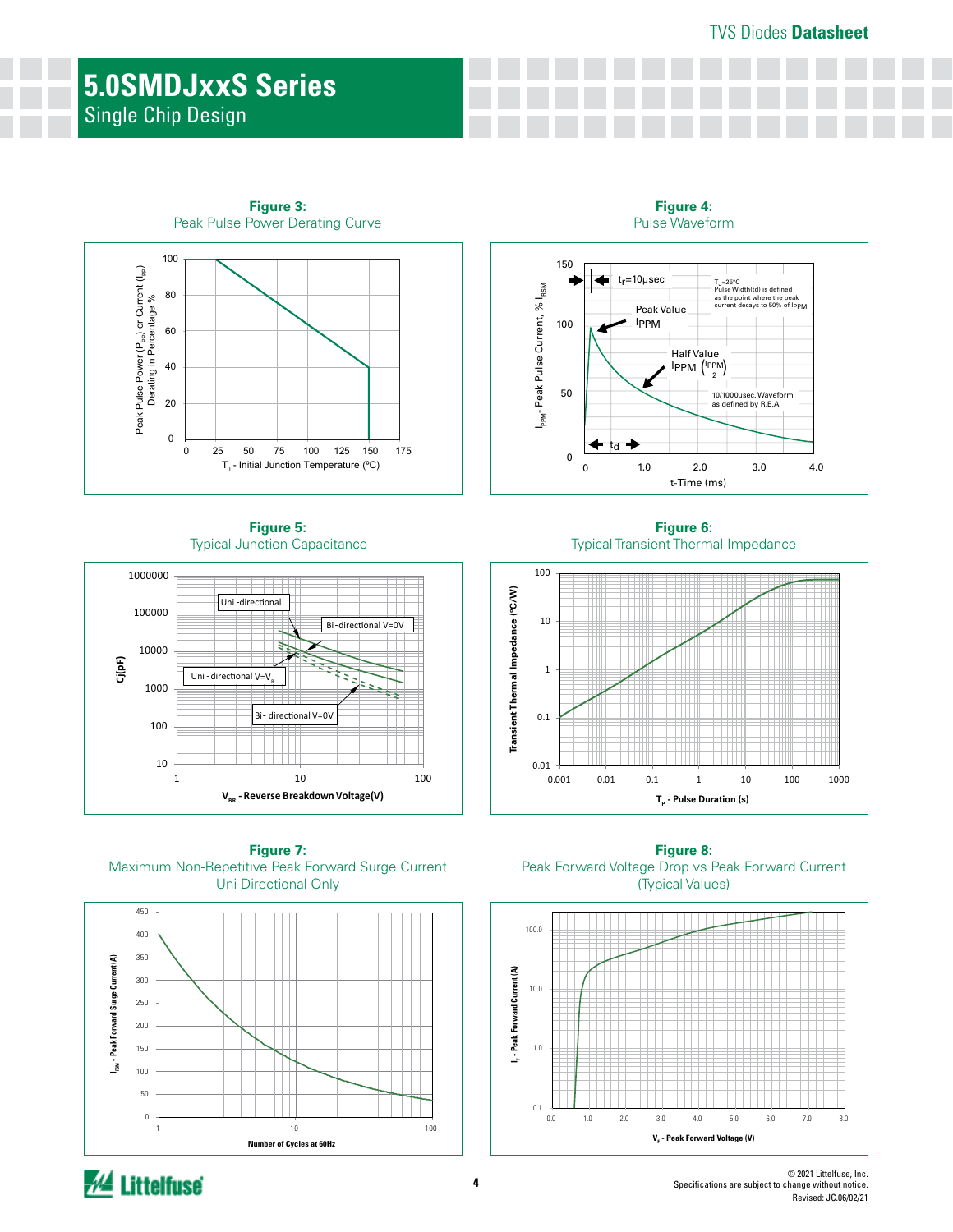### TVS Diodes **Datasheet**

# **5.0SMDJxxS Series** Single Chip Design

## **Soldering Parameters**

| <b>Reflow Condition</b>            |                                                 | Lead-free assembly |  |  |
|------------------------------------|-------------------------------------------------|--------------------|--|--|
|                                    | - Temperature Min $(T_{s(\text{min})})$         | $150^{\circ}$ C    |  |  |
| <b>Pre Heat</b>                    | - Temperature Max $(T_{\text{sum}})$            | $200^{\circ}$ C    |  |  |
|                                    | - Time (min to max) $(ti)$                      | $60 - 180$ secs    |  |  |
| peak                               | Average ramp up rate (Liquidus Temp (T,) to     | 3°C/second max     |  |  |
|                                    | $T_{S(max)}$ to $T_{L}$ - Ramp-up Rate          | 3°C/second max     |  |  |
| <b>Reflow</b>                      | - Temperature $(T_L)$ (Liquidus)                | $217^{\circ}$ C    |  |  |
|                                    | -Time (min to max) $(ti)$                       | $60 - 150$ seconds |  |  |
| Peak Temperature (T <sub>a</sub> ) |                                                 | $260^{+0/5}$ °C    |  |  |
|                                    | Time within 5°C of actual peak Temperature (t)  | $20 - 40$ seconds  |  |  |
| Ramp-down Rate                     |                                                 | 6°C/second max     |  |  |
|                                    | Time 25°C to peak Temperature (T <sub>a</sub> ) | 8 minutes Max.     |  |  |
| Do not exceed                      |                                                 | $260^{\circ}$ C    |  |  |



#### **Physical Specifications**

| Weight          | 0.007 ounce, 0.21 grams                                                            |
|-----------------|------------------------------------------------------------------------------------|
| Case            | JEDEC DO214AB. Molded compound<br>body over glass passivated junction              |
| Polarity        | Color band denotes positive end<br>(cathode) except for bidirectional<br>versions. |
| <b>Terminal</b> | Matte Tin-plated leads, Solderable per<br>JESD22-B102                              |

#### **Environmental Specifications**

| <b>High Temp. Storage</b>  | JESD22-A103              |
|----------------------------|--------------------------|
| <b>HTRB</b>                | JESD22-A108              |
| <b>Temperature Cycling</b> | JESD22-A104              |
| <b>MSL</b>                 | JEDEC-J-STD-020, Level 1 |
| H3TRB                      | JESD22-A101              |
| <b>RSH</b>                 | JESD22-A111              |

## **Dimensions**



| <b>Dimensions</b> | <b>Inches</b> |            | <b>Millimeters</b> |            |  |  |
|-------------------|---------------|------------|--------------------|------------|--|--|
|                   | <b>Min</b>    | <b>Max</b> | Min                | <b>Max</b> |  |  |
| A                 | 0.114         | 0.126      | 2.900              | 3.200      |  |  |
| в                 | 0.260         | 0.280      | 6.600              | 7.110      |  |  |
| C                 | 0.220         | 0.245      | 5.590              | 6.220      |  |  |
| D                 | 0.079         | 0.103      | 2.060              | 2.620      |  |  |
| Е                 | 0.030         | 0.060      | 0.760              | 1.520      |  |  |
| F                 |               | 0.008      |                    | 0.203      |  |  |
| G                 | 0.305         | 0.320      | 7.750              | 8.130      |  |  |
| н                 | 0.006         | 0.012      | 0.152              | 0.305      |  |  |
|                   | 0.129         |            | 3.300              |            |  |  |
| J                 | 0.094         |            | 2.400              |            |  |  |
| K                 |               | 0.165      |                    | 4.200      |  |  |
|                   | 0.094         |            | 2.400              |            |  |  |